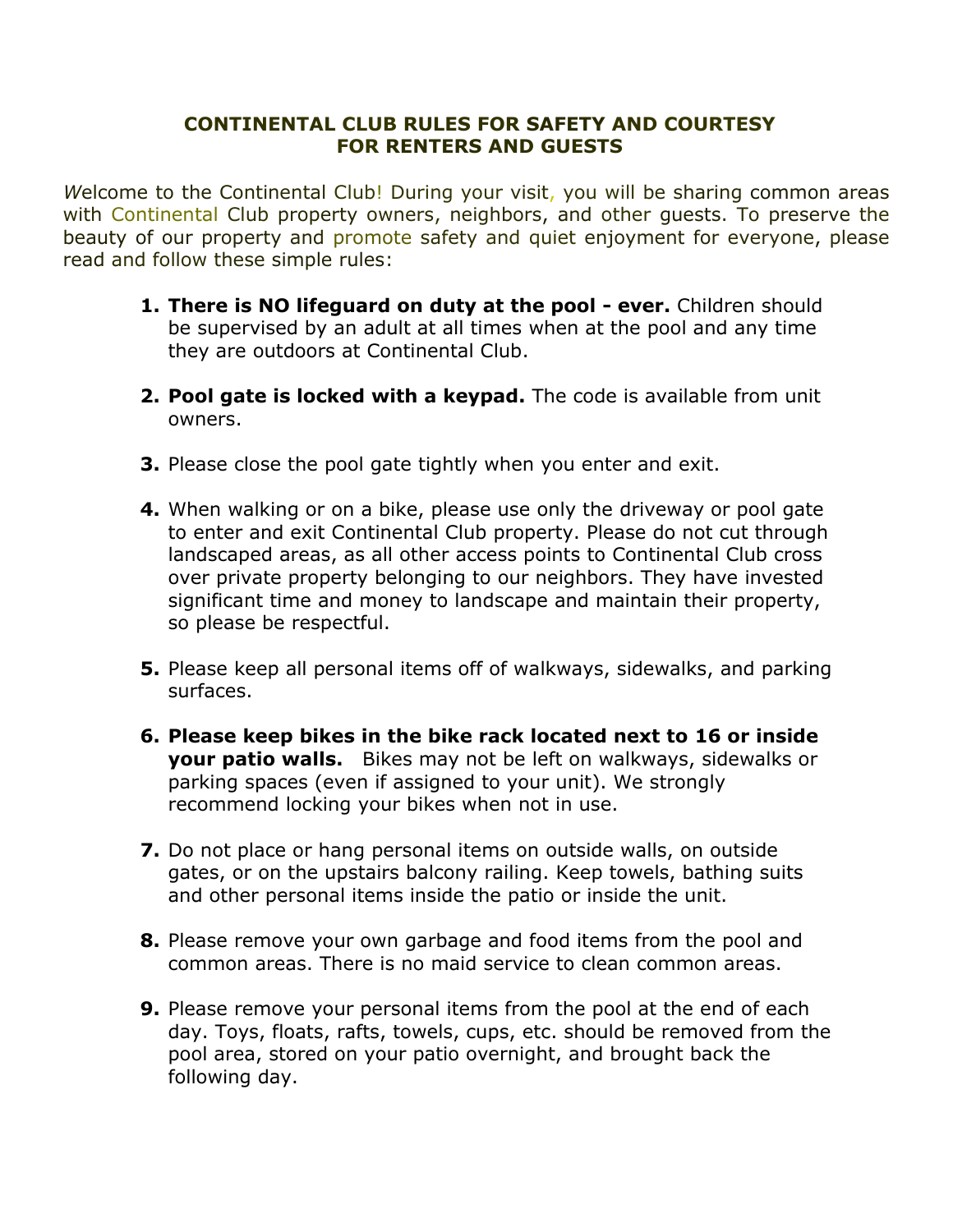- **10.Please park ONLY in the parking space MARKED WITH YOUR UNIT NUMBER.** Guest spots are reserved for owners and residents.
- **11.** Please do not park on any grass or landscaped area, and do not park on our neighbors' property.
- **12.** Only motorcycles, cars, and trucks with four wheels are permitted to park at Continental Club. Boats or other watercraft, ATVs, trailers of any sort, or any vehicle other than a car or truck with four wheels are not permitted and should be stored off Continental Club property.
- **13.**Trash removal occurs between 6am and 11 am on Monday and Thursdays. **Please do not park in the TWO spaces closest to the dumpster on Sunday or Wednesday nights** through 11 am on Monday and Thursday. There is a \$250 fee for delaying trash service. Cars WILL be towed and the owner will be responsible for any charges associated with getting the car back, as well as any damages. (See rule 10 – short term rentals should not be using these spots).
- **14.All pets are strictly prohibited in rented units.** Only property owners can have pets at their units.
- **15.**Music and noise inside your unit, on patios and decks, as well as at the pool and other common areas should be kept low - especially between 11pm and 8 am.
- **16.**Should there be any issues that cannot be resolved through direct communication with a renter, the Continental Club Board will address it with the property owner and/or management company. **YOU COULD BE ASSESSED A FINE AND IT WILL BE CHARGED BACK TO YOU.**

Thank you for your courtesy and we hope you enjoy your stay!

The Continental Club Board and Property Owners (4/2014)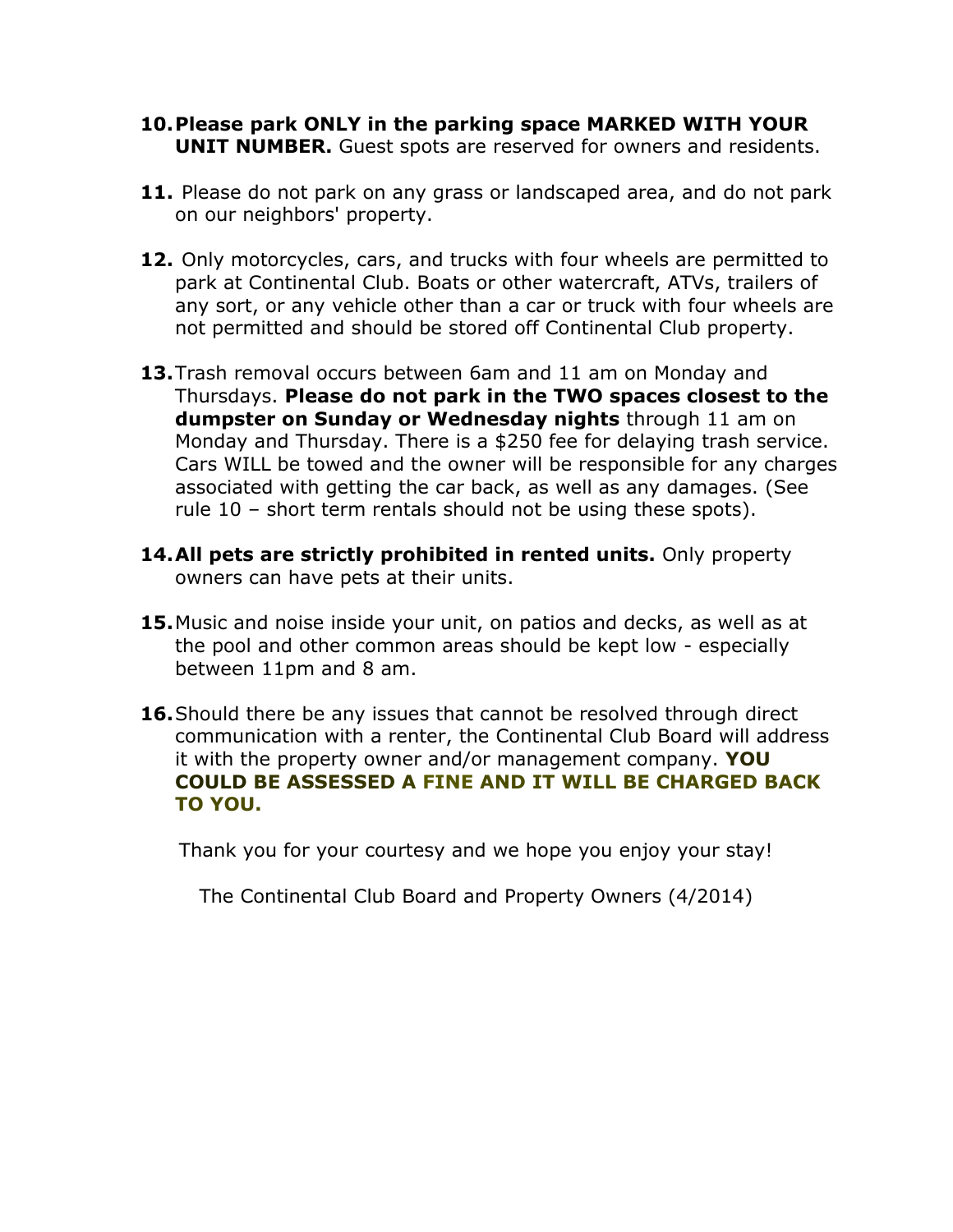## **CONTINENTAL CLUB RULES FOR OWNERS (4/2014)**

To preserve the beauty and value of our property and to promote the safety and quiet enjoyment for all of us – including our renters and our neighbors – we ask that you read and follow some simple rules.

Note to Homeowners who rent their units: You are responsible for ensuring the rules are followed by your renters. This means communicating with the management company that handles your rentals and ensuring they clearly communicate the rules with each renter. We encourage you to post the Rules for Renters and Guests in a prominent and permanent place in your unit. The Board will address problems with the homeowner and fines could be assessed.

- 1. The pool gate is locked with a key code. All owners have been provided the code.
- 2. Please close the gate tightly when you enter and exit.
- 3. Please use only the driveway or gate to enter and exit the property. DO NOT CUT THROUGH landscaped areas, as all other access points cut through PRIVATE PROPERTY belonging to our neighbors. They have spent a great deal of money to landscape and maintain their property, and we must respect their efforts.
- 4. Keep all personal property off of patio walls and walkways.
- 5. Keep bikes in the bike rack located next to Unit 16 or inside the patio walls. Leaving bicycles on the walkways is dangerous and prohibited.
- 6. Nothing is to be hung on the patio walls, patio gates, or on the upstairs balcony. Hang towels, bathing suits, and other items inside the unit.
- 7. Please remove your own trash and food items from the pool area. We do not have a maid to clean up after owners and renters.
- 8. Please remove your personal items from the pool at the end of each day. This includes toys, floats, rafts, towels, as well as trash. You can store these things on your patios and bring them back to the pool when you return.
- 9. Park only in the spot marked with your unit number. Only motorcycles, cars, and trucks with four wheels are permitted to park at Continental Club. Boats, jet skis, or other watercraft, ATVs, trailers of any sort, or any vehicle other than a car with four wheels are not permitted and should be stored off Continental Club property.
- 10. Trash removal occurs before 1pm on Mondays and Thursdays. Please do not park in the two spaces closet to the dumpster on Sunday or Wednesday nights through 1 pm on Monday and